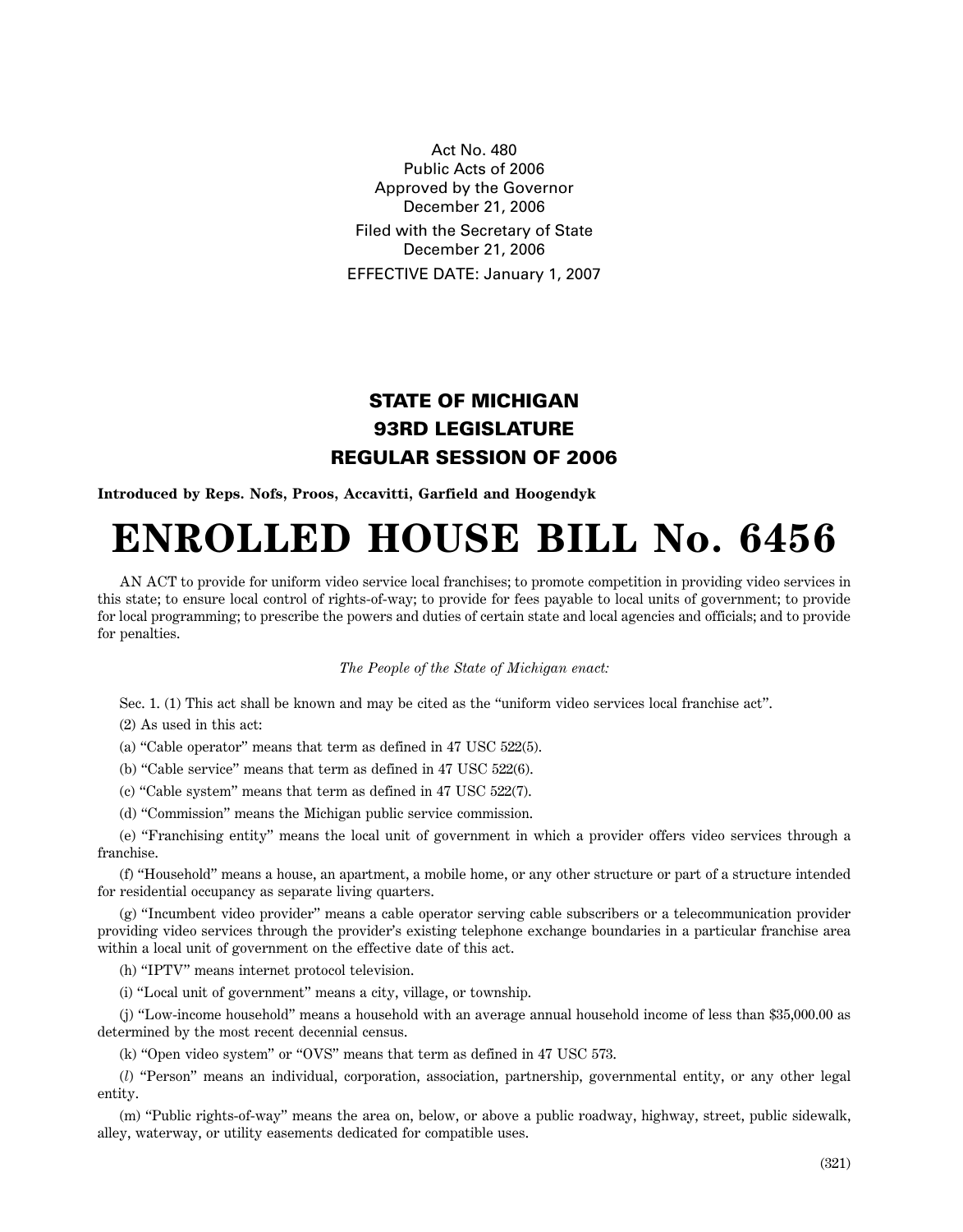(n) "Uniform video service local franchise agreement" or "franchise agreement" means the franchise agreement required under this act to be the operating agreement between each franchising entity and video provider in this state.

(o) "Video programming" means that term as defined in 47 USC 522(20).

(p) "Video service" means video programming, cable services, IPTV, or OVS provided through facilities located at least in part in the public rights-of-way without regard to delivery technology, including internet protocol technology. This definition does not include any video programming provided by a commercial mobile service provider defined in 47 USC 332(d) or provided solely as part of, and via, a service that enables users to access content, information, electronic mail, or other services offered over the public internet.

(q) "Video service provider" or "provider" means a person authorized under this act to provide video service.

(r) "Video service provider fee" means the amount paid by a video service provider or incumbent video provider under section 6.

Sec. 2. (1) No later than 30 days from the effective date of this act, the commission shall issue an order establishing the standardized form for the uniform video service local franchise agreement to be used by each franchising entity in this state.

(2) Except as otherwise provided by this act, a person shall not provide video services in any local unit of government without first obtaining a uniform video service local franchise as provided under section 3.

(3) The uniform video service local franchise agreement created under subsection (1) shall include all of the following provisions:

(a) The name of the provider.

(b) The address and telephone number of the provider's principal place of business.

(c) The name of the provider's principal executive officers and any persons authorized to represent the provider before the franchising entity and the commission.

(d) If the provider is not an incumbent video provider, the date on which the provider expects to provide video services in the area identified under subdivision (e).

(e) An exact description of the video service area footprint to be served, as identified by a geographic information system digital boundary meeting or exceeding national map accuracy standards. For providers with 1,000,000 or more access lines in this state using telecommunication facilities to provide video services, the footprint shall be identified in terms of entire wire centers or exchanges. An incumbent video provider satisfies this requirement by allowing a franchising entity to seek right-of-way related information comparable to that required by a permit under the metropolitan extension telecommunications rights-of-way oversight act, 2002 PA 48, MCL 484.3101 to 484.3120, as set forth in its last cable franchise or consent agreement from the franchising entity entered before the effective date of this act.

(f) A requirement that the provider pay the video service provider fees required under section 6.

 $(g)$  A requirement that the provider file in a timely manner with the federal communications commission all forms required by that agency in advance of offering video service in this state.

(h) A requirement that the provider agrees to comply with all valid and enforceable federal and state statutes and regulations.

(i) A requirement that the provider agrees to comply with all valid and enforceable local regulations regarding the use and occupation of public rights-of-way in the delivery of the video service, including the police powers of the franchising entity.

(j) A requirement that the provider comply with all federal communications commission requirements involving the distribution and notification of federal, state, and local emergency messages over the emergency alert system applicable to cable operators.

(k) A requirement that the provider comply with the public, education, and government programming requirements of section 4.

(*l*) A requirement that the provider comply with all customer service rules of the federal communications commission under 47 CFR 76.309(c) applicable to cable operators and applicable provisions of the Michigan consumers protection act, 1976 PA 331, MCL 445.901 to 445.922.

(m) A requirement that the provider comply with the consumer privacy requirements of 47 USC 551 applicable to cable operators.

(n) A requirement that the provider comply with in-home wiring and consumer premises wiring rules of the federal communications commission applicable to cable operators.

(o) A requirement that an incumbent video provider comply with the terms which provide insurance for right-of-way related activities that are contained in its last cable franchise or consent agreement from the franchising entity entered before the effective date of this act.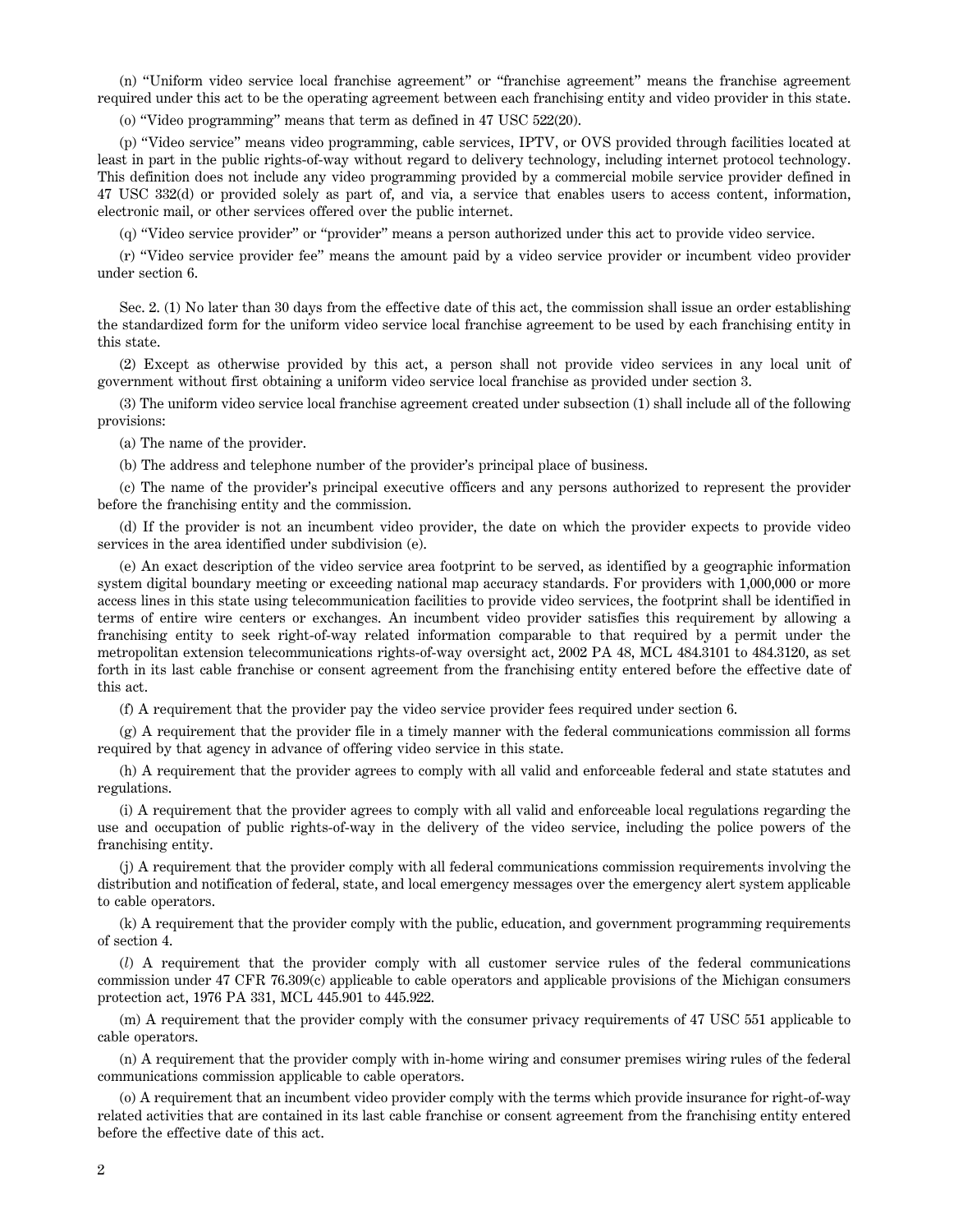(p) A grant of authority by the franchising entity to provide video service in the video service area footprint as described under subdivision (e).

(q) A grant of authority by the franchising entity to use and occupy the public rights-of-way in the delivery of the video service, subject to the laws of this state and the police powers of the franchising entity.

(r) A requirement that the parties to the agreement are subject to the provisions of this act.

(s) The penalties provided for under section 14.

Sec. 3. (1) Before offering video services within the boundaries of a local unit of government the video provider shall enter into or possess a franchise agreement with the local unit of government as required by this act.

(2) A franchising entity shall notify the provider as to whether the submitted franchise agreement is complete as required by this act within 15 business days after the date that the franchise agreement is filed. If the franchise agreement is not complete, the franchising entity shall state in its notice the reasons the franchise agreement is incomplete.

(3) A franchising entity shall have 30 days after the submission date of a complete franchise agreement to approve the agreement. If the franchising entity does not notify the provider regarding the completeness of the franchise agreement or approve the franchise agreement within the time periods required under this subsection, the franchise agreement shall be considered complete and the franchise agreement approved.

(4) The uniform video service local franchise agreement issued by a franchising entity or an existing franchise of an incumbent video service provider is fully transferable to any successor in interest to the provider to which it is initially granted. A notice of transfer shall be filed with the franchising entity within 15 days of the completion of the transfer.

(5) The uniform video service local franchise agreement issued by a franchising entity may be terminated or the video service area footprint may be modified, except as provided under section 9, by the provider by submitting notice to the franchising entity.

(6) If any of the information contained in the franchise agreement changes, the provider shall timely notify the franchising entity.

(7) The uniform video service local franchise shall be for a period of 10 years from the date it is issued. Before the expiration of the initial franchise agreement or any subsequent renewals, the provider may apply for an additional 10-year renewal under this section.

(8) As a condition to obtaining or holding a franchise, a franchising entity shall not require a video service provider to obtain any other franchise, assess any other fee or charge, or impose any other franchise requirement than is allowed under this act. For purposes of this subsection, a franchise requirement includes, but is not limited to, a provision regulating rates charged by video service providers, requiring the video service providers to satisfy any build-out requirements, or a requirement for the deployment of any facilities or equipment.

Sec. 4. (1) A video service provider shall designate a sufficient amount of capacity on its network to provide for the same number of public, education, and government access channels that are in actual use on the incumbent video provider system on the effective date of this act or as provided under subsection (14).

(2) Any public, education, or government channel provided under this section that is not utilized by the franchising entity for at least 8 hours per day for 3 consecutive months may no longer be made available to the franchising entity and may be programmed at the provider's discretion. At such time as the franchising entity can certify a schedule for at least 8 hours of daily programming for a period of 3 consecutive months, the provider shall restore the previously reallocated channel.

(3) The franchising entity shall ensure that all transmissions, content, or programming to be retransmitted by a video service provider is provided in a manner or form that is capable of being accepted and retransmitted by a provider, without requirement for additional alteration or change in the content by the provider, over the particular network of the provider, which is compatible with the technology or protocol utilized by the provider to deliver services.

(4) A video service provider may request that an incumbent video provider interconnect with its video system for the sole purpose of providing access to video programming that is being provided over public, education, and government channels for a franchising entity that is served by both providers. Where technically feasible, interconnection shall be allowed under an agreement of the parties. The video service provider and incumbent video provider shall negotiate in good faith and may not unreasonably withhold interconnection. Interconnection may be accomplished by any reasonable method as agreed to by the providers. The requesting video service provider shall pay the construction, operation, maintenance, and other costs arising out of the interconnection, including the reasonable costs incurred by the incumbent provider.

(5) The person producing the broadcasts is solely responsible for all content provided over designated public, education, or government channels. A video service provider shall not exercise any editorial control over any programming on any channel designed for public, education, or government use.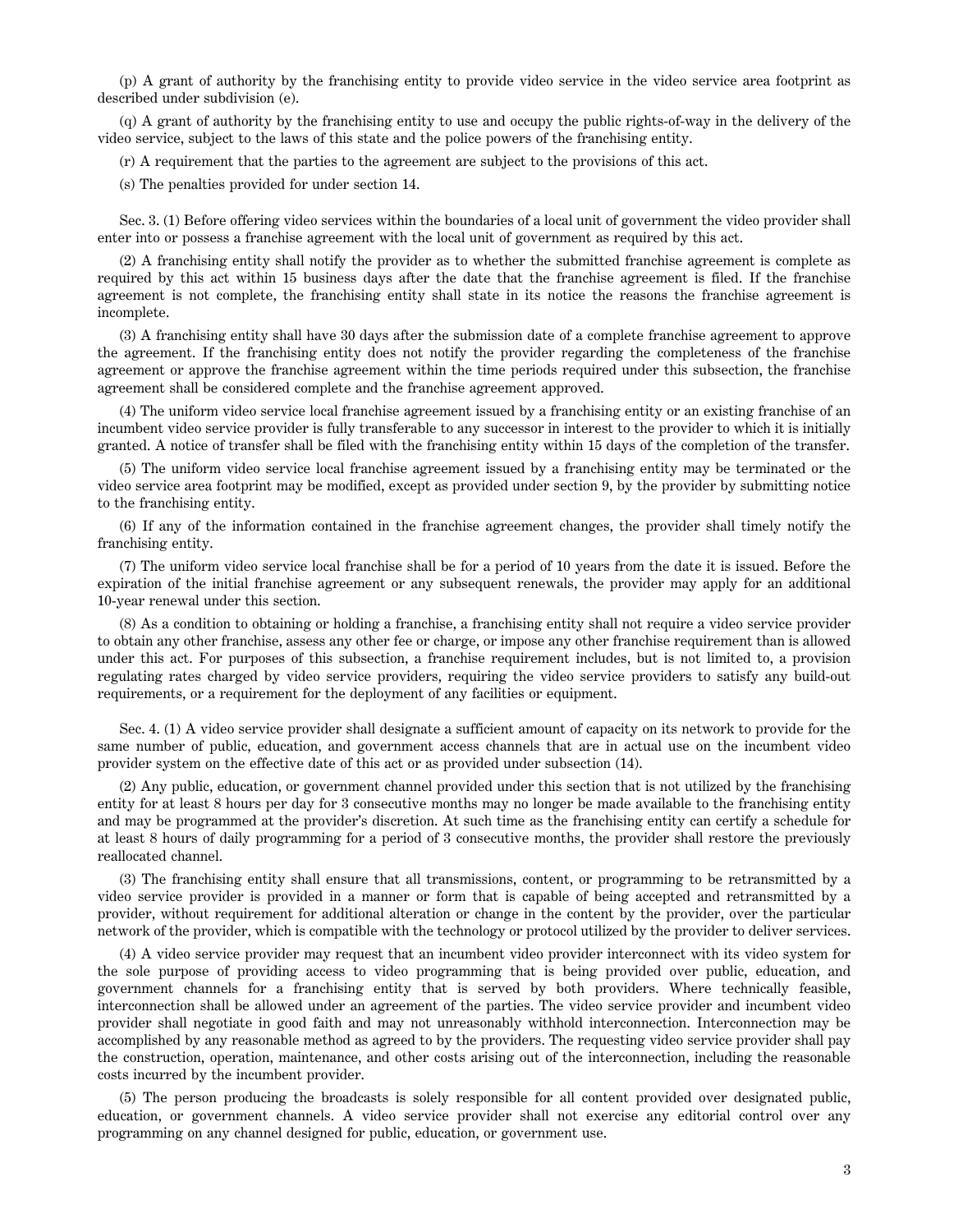(6) A video service provider is not subject to any civil or criminal liability for any program carried on any channel designated for public, education, or government use.

(7) Except as otherwise provided in subsection (8), a provider shall provide subscribers access to the signals of the local broadcast television station licensed by the federal communications commission to serve those subscribers over the air. This section does not apply to a low-power station unless the station is a qualified low-power station as defined under 47 USC 534(h)(2). A provider is required to only carry digital broadcast signals to the extent that a broadcast television station has the right under federal law or regulation to demand carriage of the digital broadcast signals by a cable operator on a cable system.

(8) To facilitate access by subscribers of a video service provider to the signals of local broadcast stations under this section, a station either shall be granted mandatory carriage or may request retransmission consent with the provider.

(9) A provider shall transmit, without degradation, the signals a local broadcast station delivers to the provider. A provider is not required to provide a television station valuable consideration in exchange for carriage.

(10) A provider shall not do either of the following:

(a) Discriminate among or between broadcast stations and programming providers with respect to transmission of their signals, taking into account any consideration afforded the provider by the programming provider or broadcast station. In no event shall the signal quality as retransmitted by the provider be required to be superior to the signal quality of the broadcast stations as received by the provider from the broadcast television station.

(b) Delete, change, or alter a copyright identification transmitted as part of a broadcast station's signal.

(11) A provider shall not be required to utilize the same or similar reception technology as the broadcast stations or programming providers.

(12) A public, education, or government channel shall only be used for noncommercial purposes.

(13) Subsections (7) to (11) apply only to a video service provider that delivers video programming in a video service area where the provider is not regulated as a cable operator under federal law.

(14) If a franchising entity seeks to utilize capacity designated under subsection (1) or an agreement under section 13 to provide access to video programming over 1 or more public, governmental, and education channels, the franchising entity shall give the provider a written request specifying the number of channels in actual use on the incumbent video provider's system or specified in the agreement entered into under section 13. The video service provider shall have 90 days to begin providing access as requested by the franchising entity.

Sec. 5. (1) As of the effective date of this act, no existing franchise agreement with a franchising entity shall be renewed or extended upon the expiration date of the agreement.

(2) The incumbent video provider, at its option, may continue to provide video services to the franchising entity by electing to do 1 of the following:

(a) Terminate the existing franchise agreement before the expiration date of the agreement and enter into a new franchise under a uniform video service local franchise agreement.

(b) Continue under the existing franchise agreement amended to include only those provisions required under a uniform video service local franchise.

(c) Continue to operate under the terms of an expired franchise until a uniform video service local franchise agreement takes effect. An incumbent video provider has 120 days after the effective date of this act to file for a uniform video service local franchise agreement.

(3) On the effective date of this act, any provisions of an existing franchise that are inconsistent with or in addition to the provisions of a uniform video service local franchise agreement are unreasonable and unenforceable by the franchising entity.

(4) If a franchising entity authorizes 2 or more video service providers through an existing franchise, a uniform video service local franchise agreement, or an agreement under section 13, the franchising entity shall not enforce any term, condition, or requirement of any franchise agreement that is more burdensome than the terms, conditions, or requirements contained in another franchise agreement.

Sec. 6. (1) A video service provider shall calculate and pay an annual video service provider fee to the franchising entity. The fee shall be 1 of the following:

(a) If there is an existing franchise agreement, an amount equal to the percentage of gross revenues paid to the franchising entity by the incumbent video provider with the largest number of subscribers in the franchising entity.

(b) At the expiration of an existing franchise agreement or if there is no existing franchise agreement, an amount equal to the percentage of gross revenues as established by the franchising entity not to exceed 5% and shall be applicable to all providers.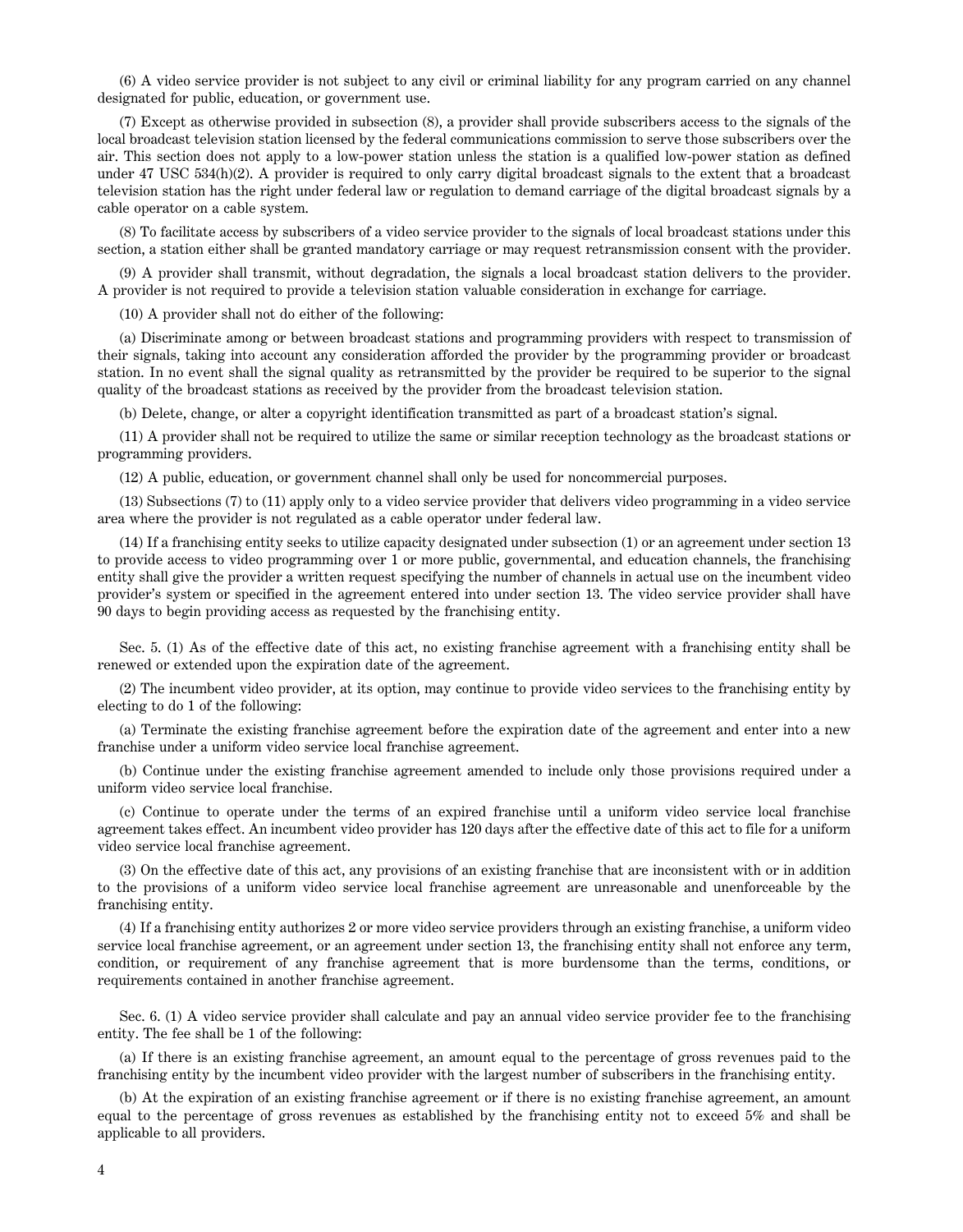(2) The fee due under subsection (1) shall be due on a quarterly basis and paid within 45 days after the close of the quarter. Each payment shall include a statement explaining the basis for the calculation of the fee.

(3) The franchising entity shall not demand any additional fees or charges from a provider and shall not demand the use of any other calculation method other than allowed under this act.

(4) For purposes of this section, "gross revenues" means all consideration of any kind or nature, including, without limitation, cash, credits, property, and in-kind contributions received by the provider from subscribers for the provision of video service by the video service provider within the jurisdiction of the franchising entity. Gross revenues shall include all of the following:

(a) All charges and fees paid by subscribers for the provision of video service, including equipment rental, late fees, insufficient funds fees, fees attributable to video service when sold individually or as part of a package or bundle, or functionally integrated, with services other than video service.

(b) Any franchise fee imposed on the provider that is passed on to subscribers.

(c) Compensation received by the provider for promotion or exhibition of any products or services over the video service.

(d) Revenue received by the provider as compensation for carriage of video programming on that provider's video service.

(e) All revenue derived from compensation arrangements for advertising attributable to the local franchise area.

(f) Any advertising commissions paid to an affiliated third party for video service advertising.

(5) Gross revenues do not include any of the following:

(a) Any revenue not actually received, even if billed, such as bad debt net of any recoveries of bad debt.

(b) Refunds, rebates, credits, or discounts to subscribers or a municipality to the extent not already offset by subdivision (a) and to the extent the refund, rebate, credit, or discount is attributable to the video service.

(c) Any revenues received by the provider or its affiliates from the provision of services or capabilities other than video service, including telecommunications services, information services, and services, capabilities, and applications that may be sold as part of a package or bundle, or functionally integrated, with video service.

(d) Any revenues received by the provider or its affiliates for the provision of directory or internet advertising, including yellow pages, white pages, banner advertisement, and electronic publishing.

(e) Any amounts attributable to the provision of video service to customers at no charge, including the provision of such service to public institutions without charge.

(f) Any tax, fee, or assessment of general applicability imposed on the customer or the transaction by a federal, state, or local government or any other governmental entity, collected by the provider, and required to be remitted to the taxing entity, including sales and use taxes.

(g) Any forgone revenue from the provision of video service at no charge to any person, except that any forgone revenue exchanged for trades, barters, services, or other items of value shall be included in gross revenue.

(h) Sales of capital assets or surplus equipment.

(i) Reimbursement by programmers of marketing costs actually incurred by the provider for the introduction of new programming.

(j) The sale of video service for resale to the extent the purchaser certifies in writing that it will resell the service and pay a franchise fee with respect to the service.

(6) In the case of a video service that is bundled or integrated functionally with other services, capabilities, or applications, the portion of the video provider's revenue attributable to the other services, capabilities, or applications shall be included in gross revenue unless the provider can reasonably identify the division or exclusion of the revenue from its books and records that are kept in the regular course of business.

(7) Revenue of an affiliate shall be included in the calculation of gross revenues to the extent the treatment of the revenue as revenue of the affiliate has the effect of evading the payment of franchise fees which would otherwise be paid for video service.

(8) In addition to the fee required under subsection (1), a video service provider shall pay to the franchising entity as support for the cost of public, education, and government access facilities and services an annual fee equal to 1 of the following:

(a) If there is an existing franchise on the effective date of this act, the fee paid to the franchising entity by the incumbent video provider with the largest number of cable service subscribers in the franchising entity as determined by the existing franchise agreement.

(b) At the expiration of the existing franchise agreement, the amount required under subdivision (a) not to exceed 2% of gross revenues.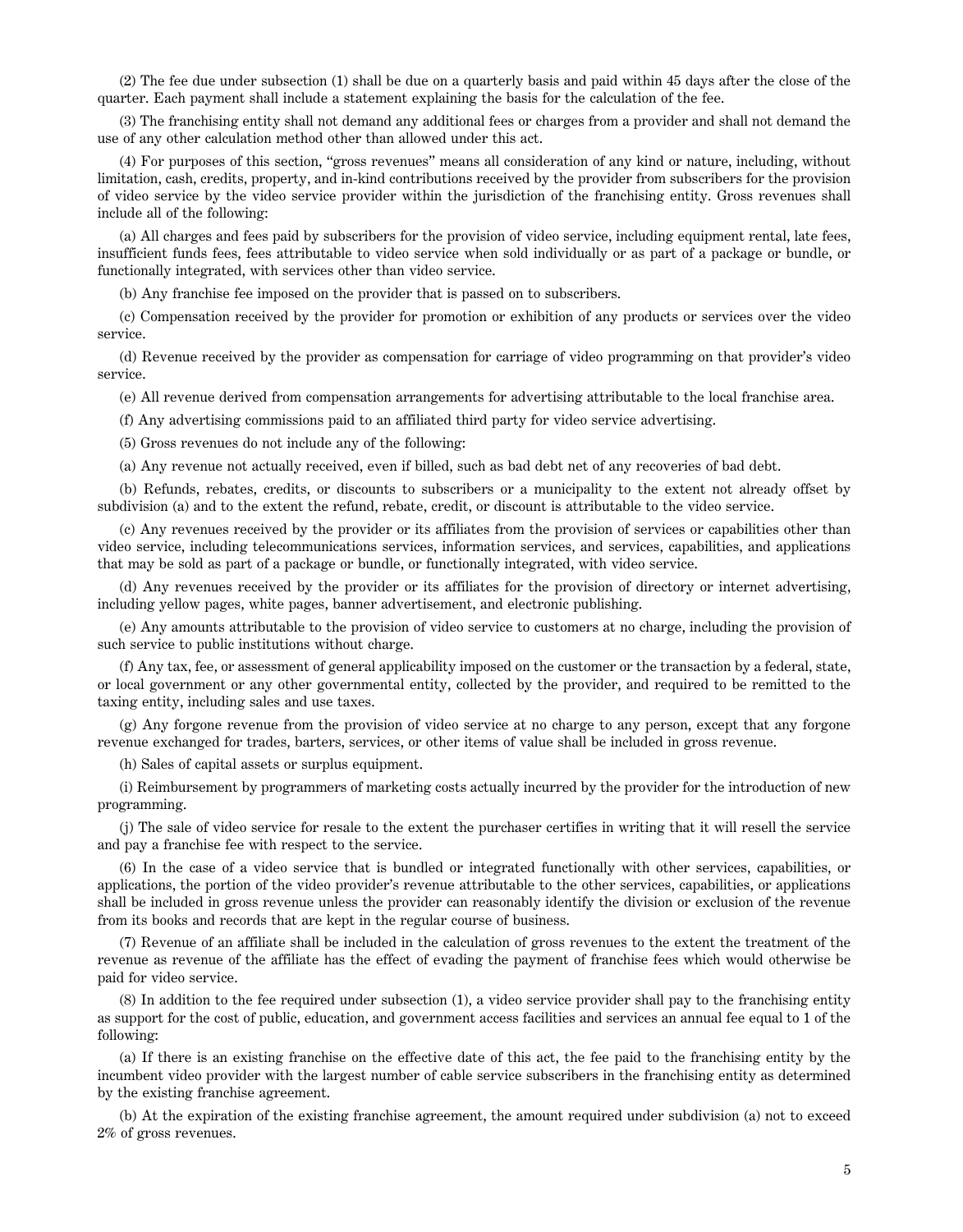(c) If there is no existing franchise agreement, a percentage of gross revenues as established by the franchising entity not to exceed 2% to be determined by a community need assessment.

(d) An amount agreed to by the franchising entity and the video service provider.

(9) The fee required under subsection (8) shall be applicable to all providers.

(10) The fee due under subsection (8) shall be due on a quarterly basis and paid within 45 days after the close of the quarter. Each payment shall include a statement explaining the basis for the calculation of the fee.

(11) A video service provider is entitled to a credit applied toward the fees due under subsection (1) for all funds allocated to the franchising entity from annual maintenance fees paid by the provider for use of public rights-of-way, minus any property tax credit allowed under section 8 of the metropolitan extension telecommunications rights-of-way oversight act, 2002 PA 48, MCL 484.3108. The credits shall be applied on a monthly pro rata basis beginning in the first month of each calendar year in which the franchising entity receives its allocation of funds. The credit allowed under this subsection shall be calculated by multiplying the number of linear feet occupied by the provider in the public rights-of-way of the franchising entity by the lesser of 5 cents or the amount assessed under the metropolitan extension telecommunications rights-of-way oversight act, 2002 PA 48, MCL 484.3101 to 484.3120. A video service provider is not eligible for a credit under this subsection unless the provider has taken all property tax credits allowed under the metropolitan extension telecommunications rights-of-way oversight act, 2002 PA 48, MCL 484.3101 to 484.3120.

(12) All determinations and computations made under this section shall be pursuant to generally accepted accounting principles.

(13) The commission within 30 days after the enactment into law of any appropriation to it shall ascertain the amount of the appropriation attributable to the actual costs to the commission in exercising its duties under this act and shall be assessed against each video service provider doing business in this state. Each provider shall pay a portion of the total assessment in the same proportion that its number of subscribers for the preceding calendar year bears to the total number of video service subscribers in the state. The first assessment made under this act shall be based on the commission's estimated number of subscribers for each provider in the year that the appropriation is made. The total assessment under this subsection shall not exceed \$1,000,000.00 annually. This subsection does not apply after December 31, 2009.

Sec. 7. (1) No more than every 24 months, a franchising entity may perform reasonable audits of the video service provider's calculation of the fees paid under section 6 to the franchising entity during the preceding 24-month period only. All records reasonably necessary for the audits shall be made available by the provider at the location where the records are kept in the ordinary course of business. The franchising entity and the video service provider shall each be responsible for their respective costs of the audit. Any additional amount due verified by the franchising entity shall be paid by the provider within 30 days of the franchising entity's submission of an invoice for the sum. If the sum exceeds 5% of the total fees which the audit determines should have been paid for the 24-month period, the provider shall pay the franchising entity's reasonable costs of the audit.

(2) Any claims by a franchising entity that fees have not been paid as required under section 6, and any claims for refunds or other corrections to the remittance of the provider, shall be made within 3 years from the date the compensation is remitted.

(3) Any video service provider may identify and collect as a separate line item on the regular monthly bill of each subscriber an amount equal to the percentage established under section 6(1) applied against the amount of the subscriber's monthly bill.

(4) A video service provider may identify and collect as a separate line item on the regular monthly bill of each subscriber an amount equal to the percentage established under section 6(8) applied against the amount of the subscriber's monthly bill.

Sec. 8. (1) A franchising entity shall allow a video service provider to install, construct, and maintain a video service or communications network within a public right-of-way and shall provide the provider with open, comparable, nondiscriminatory, and competitively neutral access to the public right-of-way.

(2) A franchising entity may not discriminate against a video service provider to provide video service for any of the following:

(a) The authorization or placement of a video service or communications network in public rights-of-way.

(b) Access to a building owned by a governmental entity.

(c) A municipal utility pole attachment.

(3) A franchising entity may impose on a video service provider a permit fee only to the extent it imposes such a fee on incumbent video providers, and any fee shall not exceed the actual, direct costs incurred by the franchising entity for issuing the relevant permit. A fee under this section shall not be levied if the video service provider already has paid a permit fee of any kind in connection with the same activity that would otherwise be covered by the permit fee under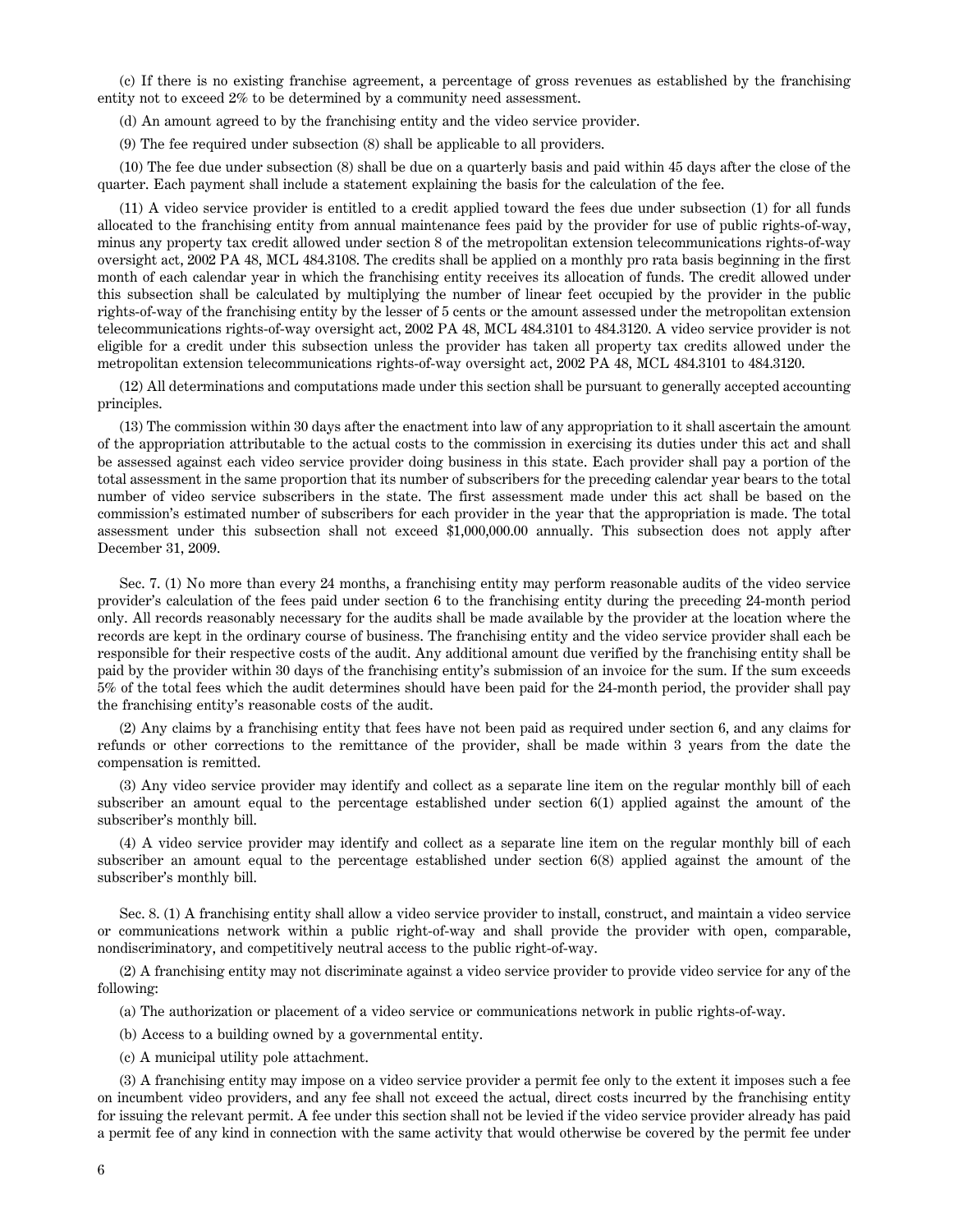this section or is otherwise authorized by law or contract to place the facilities used by the video service provider in the public rights-of-way or for general revenue purposes.

Sec. 9. (1) A video service provider shall not deny access to service to any group of potential residential subscribers because of the race or income of the residents in the local area in which the group resides.

(2) It is a defense to an alleged violation of subsection (1) if the provider has met either of the following conditions:

(a) Within 3 years of the date it began providing video service under this act, at least 25% of households with access to the provider's video service are low-income households.

(b) Within 5 years of the date it began providing video service under this act and from that point forward, at least 30% of the households with access to the provider's video service are low-income households.

(3) If a video service provider is using telecommunication facilities to provide video services and has more than 1,000,000 telecommunication access lines in this state, the provider shall provide access to its video service to a number of households equal to at least 25% of the households in the provider's telecommunication service area in the state within 3 years of the date it began providing video service under this act and to a number not less than 50% of these households within 6 years. A video service provider is not required to meet the 50% requirement in this subsection until 2 years after at least 30% of the households with access to the provider's video service subscribe to the service for 6 consecutive months.

(4) Each provider shall file an annual report with the franchising entity and the commission regarding the progress that has been made toward compliance with subsections (2) and (3).

(5) Except for satellite service, a video service provider may satisfy the requirements of this section through the use of alternative technology that offers service, functionality, and content, which is demonstrably similar to that provided through the provider's video service system and may include a technology that does not require the use of any public right-of-way. The technology utilized to comply with the requirements of this section shall include local public, education, and government channels and messages over the emergency alert system as required under section 4.

(6) A video service provider may apply to the franchising entity, and, in the case of subsection (3), the commission, for a waiver of or for an extension of time to meet the requirements of this section if 1 or more of the following apply:

(a) The inability to obtain access to public and private rights-of-way under reasonable terms and conditions.

(b) Developments or buildings not being subject to competition because of existing exclusive service arrangements.

(c) Developments or buildings being inaccessible using reasonable technical solutions under commercial reasonable terms and conditions.

(d) Natural disasters.

(e) Factors beyond the control of the provider.

(7) The franchising entity or commission may grant the waiver or extension only if the provider has made substantial and continuous effort to meet the requirements of this section. If an extension is granted, the franchising entity or commission shall establish a new compliance deadline. If a waiver is granted, the franchising entity or commission shall specify the requirement or requirements waived.

(8) Notwithstanding any other provision of this act, a video service provider using telephone facilities to provide video service is not obligated to provide such service outside the provider's existing telephone exchange boundaries.

(9) Notwithstanding any other provision of this act, a video service provider shall not be required to comply with, and a franchising entity may not impose or enforce, any mandatory build-out or deployment provisions, schedules, or requirements except as required by this section.

Sec. 10. (1) A video service provider shall not do in connection with the providing of video services to its subscribers and the commission may enforce compliance with any of the following to the extent that the activities are not covered by section  $2(3)(l)$ :

(a) Make a statement or representation, including the omission of material information, regarding the rates, terms, or conditions of providing video service that is false, misleading, or deceptive. As used in this subdivision, "material information" includes, but is not limited to, all applicable fees, taxes, and charges that will be billed to the subscriber, regardless of whether the fees, taxes, or charges are authorized by state or federal law.

(b) Charge a customer for a subscribed service for which the customer did not make an initial affirmative order. Failure to refuse an offered or proposed subscribed service is not an affirmative order for the service.

(c) If a customer has canceled a service, charge the customer for service provided after the effective date the service was canceled.

(d) Cause a probability of confusion or a misunderstanding as to the legal rights, obligations, or remedies of a party to a transaction by making a false, deceptive, or misleading statement or by failing to inform the customer of a material fact, the omission of which is deceptive or misleading.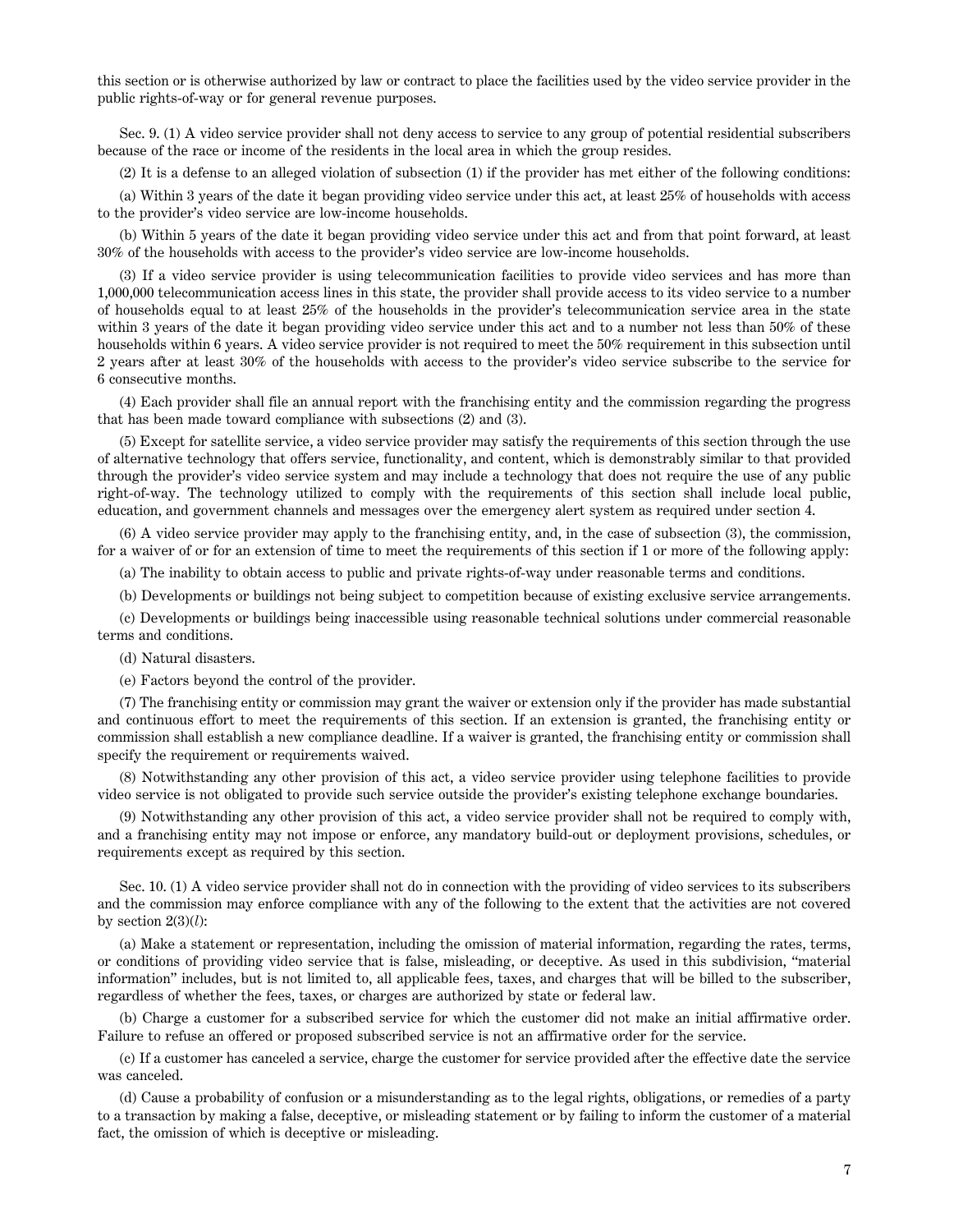(e) Represent or imply that the subject of a transaction will be provided promptly, or at a specified time, or within a reasonable time, if the provider knows or has reason to know that it will not be so provided.

(f) Cause coercion and duress as a result of the time and nature of a sales presentation.

(2) Each video service provider shall establish a dispute resolution process for its customers. Each provider shall maintain a local or toll-free telephone number for customer service contact.

(3) The commission shall submit to the legislature no later than June 1, 2007 a proposed process to be added to this act that would allow the commission to review disputes which are not resolved under subsection (2), disputes between a provider and a franchising entity, and disputes between providers.

(4) Each provider shall notify its customers of the dispute resolution process created under this section.

Sec. 11. (1) Except under the terms of a mandatory protective order, trade secrets and commercial or financial information submitted under this act to the franchising entity or commission are exempt from the freedom of information act, 1976 PA 442, MCL 15.231 to 15.246.

(2) If information is disclosed under a mandatory protective order, then the franchising entity or commission may use the information for the purpose for which it is required, but the information shall remain confidential.

(3) There is a rebuttable presumption that costs studies, customer usage data, marketing studies and plans, and contracts are trade secrets or commercial or financial information protected under subsection (1). The burden of removing the presumption under this subsection is with the party seeking to have the information disclosed.

Sec. 12. (1) The commission's authority to administer this act is limited to the powers and duties explicitly provided for under this act, and the commission shall not have the authority to regulate or control a provider under this act as a public utility.

(2) The commission shall file a report with the governor and legislature by February 1 of each year that shall include information on the status of competition for video services in this state and recommendations for any needed legislation. A video service provider shall submit to the commission any information requested by the commission necessary for the preparation of the annual report required under this subsection. The obligation of a video service provider under this subsection is limited to the submission of information generated or gathered in the normal course of business.

Sec. 13. This act does not prohibit a local unit of government and a video service provider from entering into a voluntary franchise agreement that includes terms and conditions different than those required under this act, including, but not limited to, a reduction in the franchise fee in return for the video service provider making available to the franchising entity services, equipment, capabilities, or other valuable consideration. This section does not apply unless for each provider servicing the franchise entity it is technically feasible and commercially practicable to comply with similar terms and conditions in the franchise agreement and it is offered to the other provider.

Sec. 14. (1) After notice and hearing, if the commission finds that a person has violated this act, the commission shall order remedies and penalties to protect and make whole persons who have suffered damages as a result of the violation, including, but not limited to, 1 or more of the following:

(a) Except as otherwise provided under subdivision (b), order the person to pay a fine for the first offense of not less than \$1,000.00 or more than \$20,000.00. For a second and any subsequent offense, the commission shall order the person to pay a fine of not less than \$2,000.00 or more than \$40,000.00.

(b) If the video service provider has less than 250,000 telecommunication access lines in this state, order the person to pay a fine for the first offense of not less than \$200.00 or more than \$500.00. For a second and any subsequent offense, the commission shall order the person to pay a fine of not less than \$500.00 or more than \$1,000.00.

(c) If the person has received a uniform video service local franchise, revoke the franchise.

(d) Issue cease and desist orders.

(2) Notwithstanding subsection (1), a fine shall not be imposed for a violation of this act if the provider has otherwise fully complied with this act and shows that the violation was an unintentional and bona fide error notwithstanding the maintenance of procedures reasonably adopted to avoid the error. Examples of a bona fide error include clerical, calculation, computer malfunction, programming, or printing errors. An error in legal judgment with respect to a person's obligations under this act is not a bona fide error. The burden of proving that a violation was an unintentional and bona fide error is on the provider.

(3) If the commission finds that a party's complaint or defense filed under this section is frivolous, the commission shall award to the prevailing party costs, including reasonable attorney fees, against the nonprevailing party and their attorney.

(4) Any party of interest shall have the same rights to appeal and review an order or finding of the commission under this act as provided under the Michigan telecommunications act, 1991 PA 179, MCL 484.2101 to 484.2604.

Enacting section 1. This act takes effect January 1, 2007.